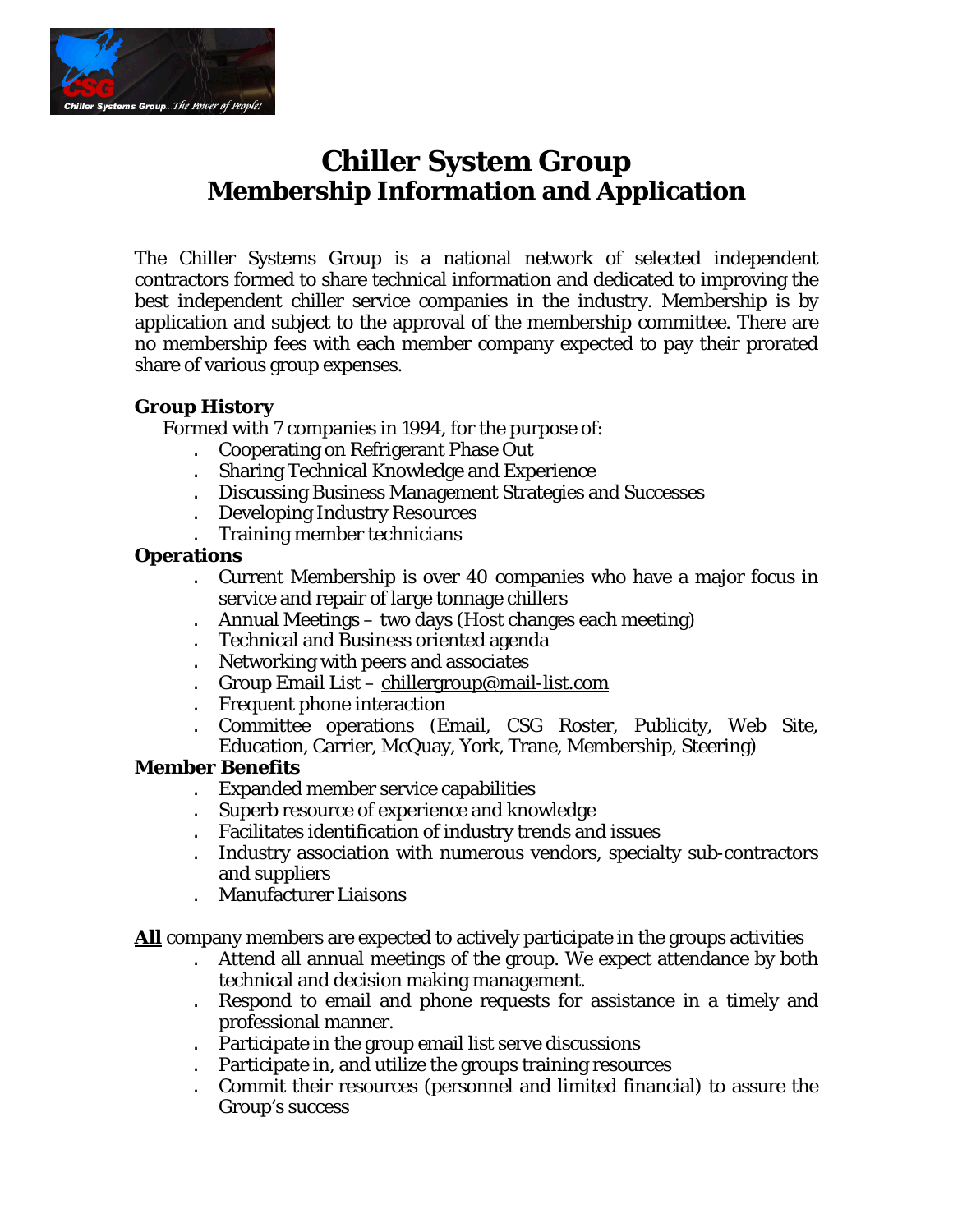

. Execute their business ethically, with an unwavering attention to performance, excellence and customer satisfaction.

Members who do not participate are dropped from membership. Members who fail to attend two consecutive meetings or two meetings in two years will contacted by the membership committee to re-evaluate their membership. At that time they may be allowed to re-commit to membership or dropped from membership. Prior to being dropped they will be allowed to appeal the decision to the membership and steering committees.

### **Membership Qualifications**

Generally membership is open only to independent service companies who otherwise qualify for membership. Exceptions for qualified individual members have been and will be made. Membership is generally not open to national companies or manufacturers. Individual offices of national companies will be considered on an individual basis.

Applicants for membership must demonstrate the following capabilities and characteristics:

- 1. A dedication to the highest quality service and ethical business practices.
- 2. A proven history of maintenance and repair of large chillers and chiller plants.
- 3. The willingness to actively participate in and contribute to the group.
- 4. The ability to bring value to the group as opposed to taking value from it.
- 5. Size is not a determining factor capabilities are
- 6. New members will be considered from geographic areas with current members but they will be evaluated to a more rigid value standard to insure that they add value and don't just bring competition.

#### **Membership Process**

The prospective member should complete the application that follows and forward to jmattes@entechsales.com. The membership committee will consider the application, including checking references and advise their decision as soon as reasonably possible. Questions should be directed to the chair of the membership committee.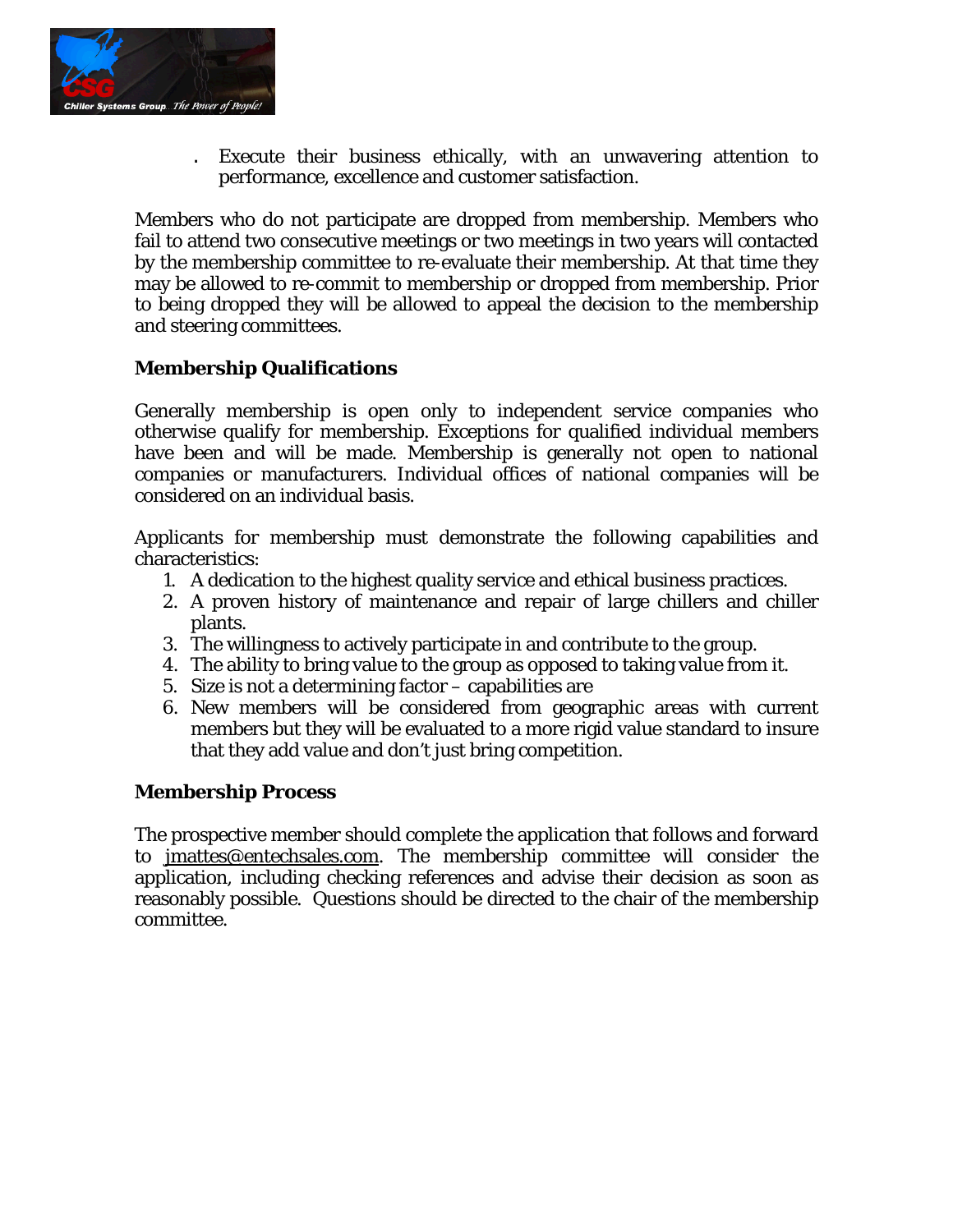

# **Chiller Systems Group Membership Application**

| <b>Company Name:</b>                                       |                                  |  |  |
|------------------------------------------------------------|----------------------------------|--|--|
| <b>Address</b>                                             |                                  |  |  |
| City                                                       | State $\frac{1}{\sqrt{2}}$ Zip   |  |  |
| <u> 1980 - Johann Barbara, martxa alemaniar a</u><br>Phone | Fax                              |  |  |
|                                                            |                                  |  |  |
| Website:                                                   |                                  |  |  |
| <b>Participating contacts:</b>                             |                                  |  |  |
| Management:                                                |                                  |  |  |
| Phone                                                      |                                  |  |  |
| Email                                                      |                                  |  |  |
| Technical:                                                 |                                  |  |  |
| Phone                                                      |                                  |  |  |
| Email                                                      |                                  |  |  |
| Service area:                                              |                                  |  |  |
| <b>Company Sales</b>                                       | <b>Years in Business</b>         |  |  |
| <b>Service Sales</b>                                       | <b>Years in Service Business</b> |  |  |
| <b>Total employees</b>                                     | <b>Total Service Employees</b>   |  |  |
| What certifications are held by your technicians?          |                                  |  |  |

Number of chillers under service

| Reciprocating |  |
|---------------|--|
| <b>Screw</b>  |  |
| Centrifugal   |  |
| Absorption    |  |